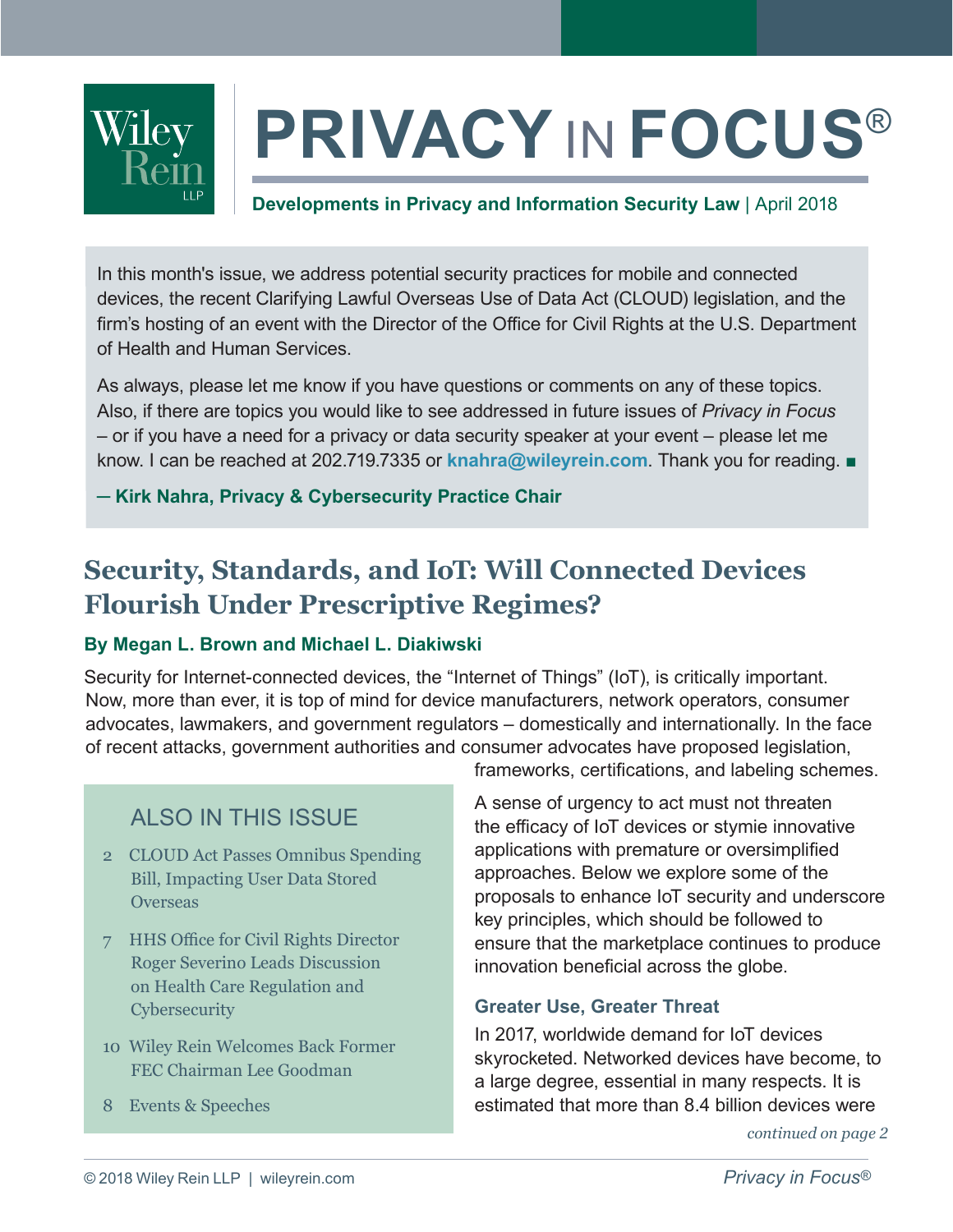## <span id="page-1-0"></span>**CLOUD Act Passes in Omnibus Spending Bill, Impacting User Data Stored Overseas**

#### **By Megan L. Brown, Matthew J. Gardner, and Shawn M. Donovan**

On March 23, 2018, President Trump signed a \$1.3 trillion spending package that will keep the government funded through the end of September. The Omnibus bill includes the Clarifying Lawful Overseas Use of Data Act (CLOUD Act or Act), a bill proposed in February that will allow U.S. law enforcement to access citizens' data stored overseas and clarify the legality of similar requests coming from foreign law enforcement agencies for data on their citizens stored in the United States.

The Act may have significant implications for companies that receive requests from U.S. or foreign law enforcement for user data. While issues about data localization will continue

– indeed, it may be impossible for a single government to resolve those issues – the Act takes steps to clarify the ability of U.S. law enforcement and certain foreign governments to obtain user data across borders.

#### **Domestic Law Enforcement Requests for User Data Stored Overseas**

The CLOUD Act amends the Stored Communications Act (SCA), a 1986 law enacted long before the advent of cloud computing and the construction of storage centers around the world. The CLOUD Act makes clear that U.S. law enforcement can reach user data stored overseas, adding the following section to the SCA:

*[continued on page](#page-5-0) 6*

#### *Security, Standards, and IoT: Will Connected Devices Flourish Under Prescriptive Regimes? continued from page 1*

in use in 2017, which was more than a 30% increase from the year before.<sup>1</sup> Every hour, a million new IoT connections are made and future predictions are even more staggering.<sup>2</sup> Ericsson estimates that between 2015 and 2021, the number of IoT-connected devices will grow by 23% each year.<sup>3</sup>

"Smart" devices will have profound impacts on our daily lives, with medical devices identifying diseases earlier and enhancing patient treatment, sensors improving efficiencies in farming and agriculture, controls monitoring and conserving energy use, and consumer devices simplifying everything from seamless global communications to residential security and entertainment.

But this explosion of connected devices comes with security implications. Unsecured devices can become infected with malicious code and be redirected without the knowledge of end users. This type of infected network, called a "botnet," can be used to launch distributed denial-of-service (DDoS) attacks, which can overwhelm networks and systems, causing them to fail.

In 2016, the largest DDoS attack to date, called the Mirai botnet, was launched against a major domain name system provider. This global botnet targeted the service provider, leading some of the most popular destinations on the Internet to go down. Other attacks target specific "devices" – such as connected vehicles and medical devices – and can result in a "hijacking" of the device, with the user or operator losing control of the device itself.

*[continued on page](#page-2-0) 3*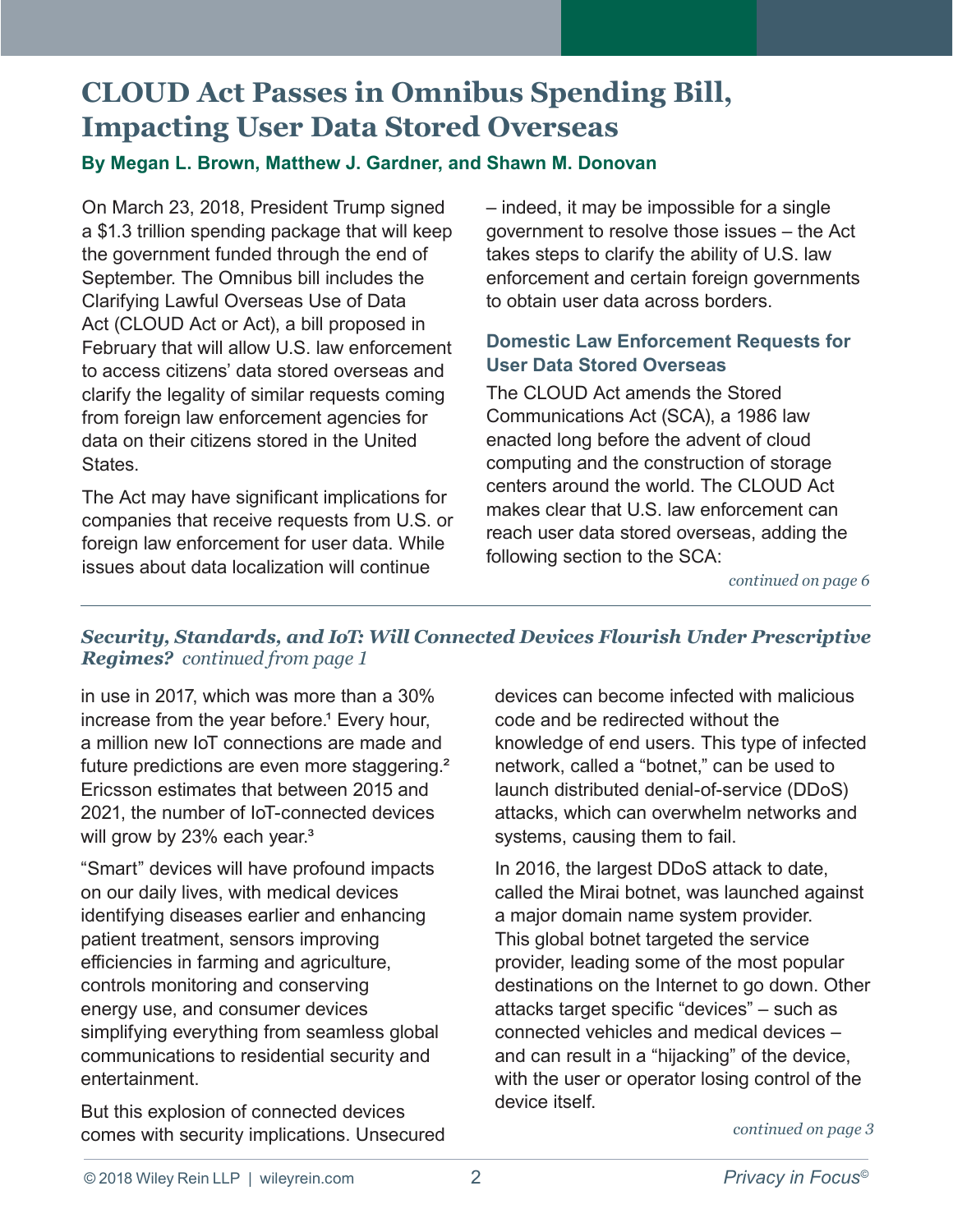#### <span id="page-2-0"></span>*Security, Standards, and IoT: Will Connected Devices Flourish Under Prescriptive Regimes? continued from page 3*

#### **Draft Legislation Aims to Tackle IoT Security**

Some lawmakers feel the need to act. 2017 saw the introduction of a multitude of bills in Congress, aiming to enhance IoT security and end-user awareness.

For example, last October, the Cyber Shield Act of 2017 was introduced in the House and Senate.<sup>4</sup> The Act would direct the U.S. Department of Commerce to create a voluntary self-certification program that would independently identify, verify, and label compliant IoT devices with strong cybersecurity standards. Companies that meet the standards could display a compliance label on their products. The labels may be in the form of different "grades" that indicate the extent to which a product meets "industry-leading cybersecurity and data security benchmarks." The bill is discussed in more detail **[here](http://www.wileyconnect.com/home/2017/10/30/cyber-shield-legislation-protecting-iot-users-or-stifling-innovation)**.

Last summer, a group of U.S. Senators introduced the Internet of Things (IoT) Cybersecurity Improvement Act of 2017,<sup>5</sup> which would require companies selling connected products to the government to make commitments about security and expand device support. It would also create guidelines for each agency to impose vulnerability disclosure requirements. A description of the bill can be found **[here](http://www.wileyconnect.com/home/2017/8/2/draft-iot-legislation-increases-obligations-on-contractors-and-promotes-vulnerability-disclosure)**.

Another bill, the IoT Consumer TIPS Act,<sup>6</sup> would require the Federal Trade Commission (FTC) to develop guidance to help consumers improve their cybersecurity practices with respect to connected devices. It is discussed further **[here](http://www.wileyconnect.com/home/2017/12/15/senate-bill-aims-to-help-consumers-get-savvy-on-iot-cybersecurity)**.

Additionally, the FTC has confirmed that it will be vigilant about IoT security and released **[updated guidance](https://www.ftc.gov/tips-advice/business-center/guidance/childrens-online-privacy-protection-rule-six-step-compliance#step1)** about compliance with the Children's Online Privacy Protection Act (COPPA),[⁷](#page-4-0) confirming that COPPA **[does apply](http://www.wileyconnect.com/home/2017/6/26/broad-reach-of-coppa-extends-to-iot)** to IoT devices.

#### **Calls for IoT "Standards" and Labeling Persist**

Domestically and internationally, efforts are underway to establish minimum standards, certifications, or labeling schemes related to IoT security. Privacy and consumer advocates are developing proposals to reshape the certification and labeling of consumer devices.

In March 2017, *Consumer Reports* announced its "Digital Standard,"<sup>8</sup> "an ambitious ... effort to shape the digital marketplace in a way that puts consumers' data security and privacy needs first."<sup>9</sup> The Digital Standard was developed by privacy and consumer rights advocates "to encourage industry to design and produce safer products for consumers." It is far from perfect, however. It has prescriptive security requirements and seeks to alter private industry security designs, without first getting industry feedback in the Standard's development. In March 2018, a year after its initial release, groups associated with the Digital Standard announced they would be seeking feedback from companies and other stakeholders to encourage broader adoption.<sup>10</sup> Yet the prescriptive nature of this standard may limit its broad application.

Consumer labels and disclosures about security are complex and should be carefully studied. Nuanced and variable information about technology attributes, security choices, end-user behavior, updates, and third-party activity is not the sort of binary or objective data we are used to seeing on labels. Software lifecycle management is not like calorie information, and consumers may need more education about cyber hygiene than what fits on a label.

*[continued on page](#page-3-0) 4* And the rest of the world is not sitting idly by.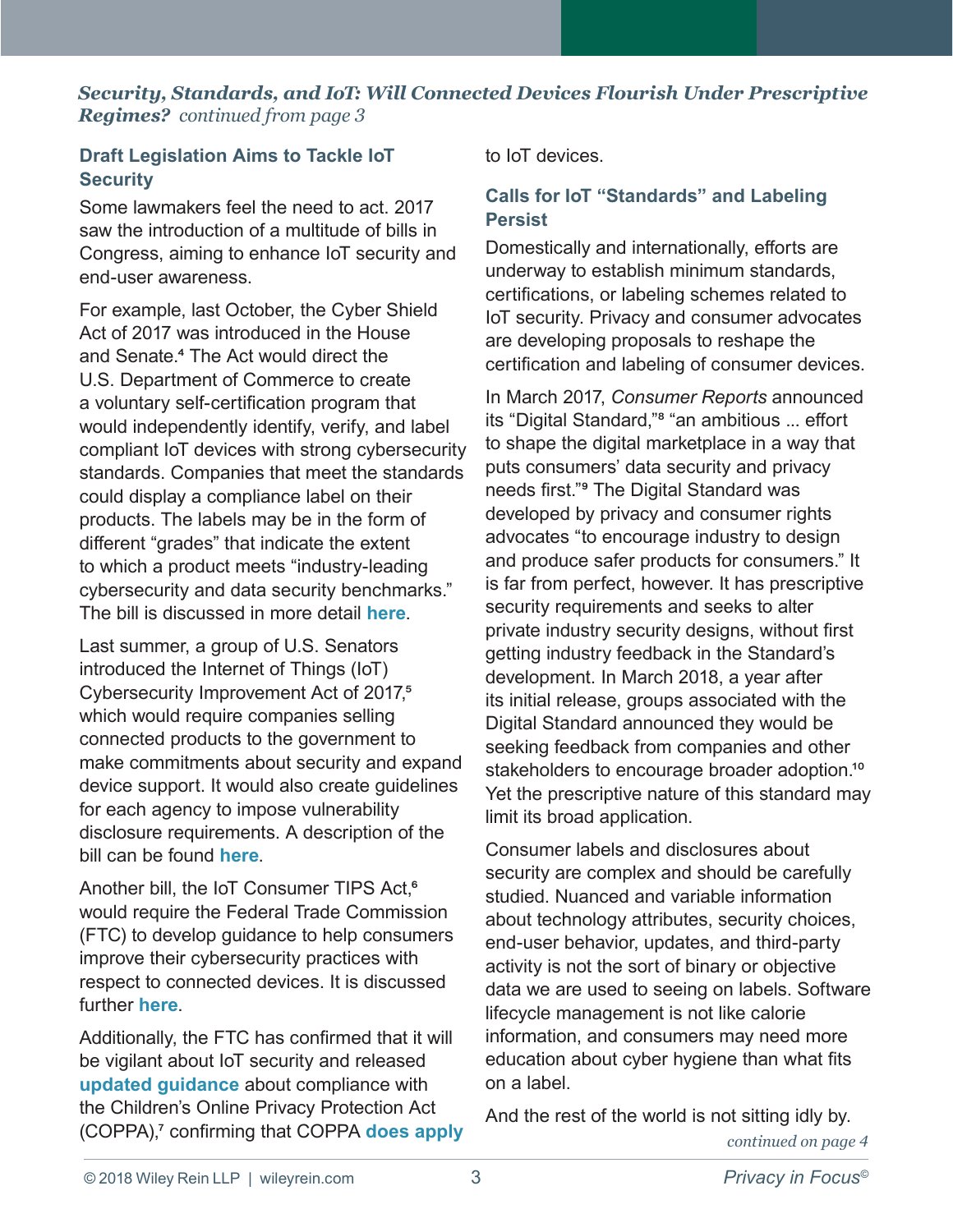#### <span id="page-3-0"></span>*Security, Standards, and IoT: Will Connected Devices Flourish Under Prescriptive Regimes? continued from page 3*

In September 2017, the European Commission (EC) introduced a "Cybersecurity Package," which includes a stringent certification scheme for connected devices.<sup>11</sup> In the "Cybersecurity" Act," the EC would establish rules to create certification schemes for particular Internetconnected devices and services. Presently, European Union member states may have varying requirements, and this framework seeks to coalesce around a more uniform certification. Under the proposal, the certification schemes would be voluntary, "unless otherwise provided in Union legislation laying down security requirements [for] products and services."

Among other proposals in the EC Cyber Package, a joint Commission and industry initiative would seek to define a "duty of care" principle to help reduce the risk of product and software vulnerabilities and promote "security by design."

In 2016, the Government of Japan released a "General Framework for Secure IoT Systems,"<sup>12</sup> which "aims to clarify the fundamental and essential security requirements for secure IoT systems." Japan's efforts to build upon this General Framework, enhance security more generally, and collaborate internationally remain ongoing.

Diffuse efforts around the world introduce additional complexity into the marketplace, with the prospect of compliance with multiple standards and regulatory requirements. Governments should support international standards work that harmonizes varied approaches to regulating technology.

#### **Core Principles for IoT Security Policy**

Flexible approaches to collaboration on shared threats have significant advantages over national regulation or labeling schemes, which can fragment the global economy and

limit technological innovation. Manufacturers and vendors of connected devices should be encouraged to routinely evaluate and improve endpoint security.<sup>13</sup>

Security should be risk-based. The consequences for compromised or failed devices vary significantly based on the environments in which they operate. A television at home may not need to meet the same rigorous standards of a system control regulating the flow of water or electricity. Risk models differ, and so too should approaches to diverse devices.

Approaches to IoT security should be datadriven, based on empirical evidence of a specific harm. Security policy should be adaptable both over time and across borders. This counsels against ossifying technical requirements in regulation or law. And any government IoT strategy should promote technical compatibility and interoperability, here and abroad.

This is an international threat that no one nation or actor can solve alone; the international community must collectively condemn criminal activities that exploit the openness and connectivity of the Internet. Governments must work together to shut down the criminal networks that threaten the resilience of the Internet and IoT ecosystem.

Finally, public education about the threats and best practices in this space is essential. Because unsecured devices can threaten the broader ecosystem, end users need to be educated about their roles and responsibilities.

#### **Conclusion**

With so many ongoing and overlapping efforts, there is a danger of premature, ill-considered, and conflicting requirements and obligations.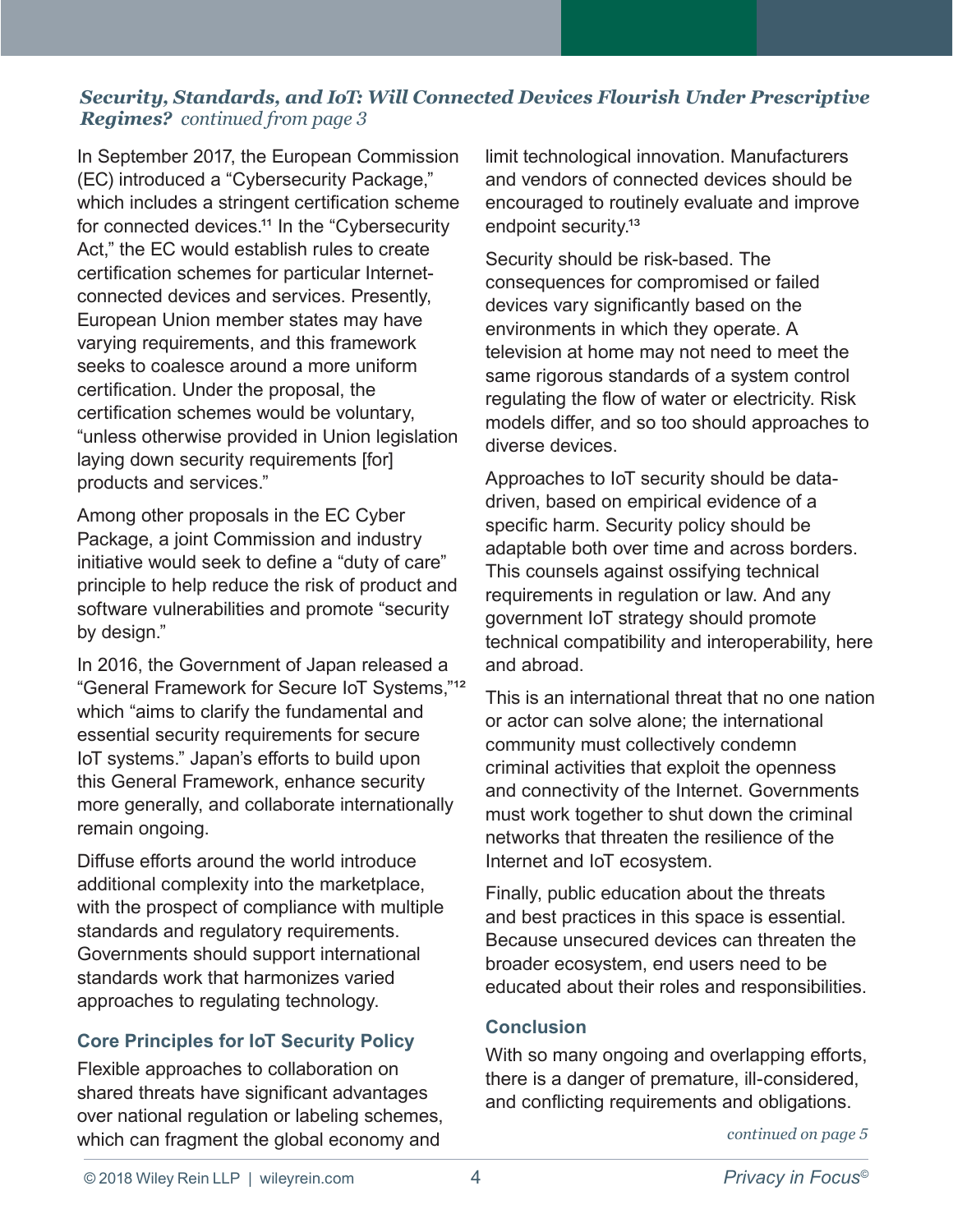#### <span id="page-4-0"></span>*Security, Standards, and IoT: Will Connected Devices Flourish Under Prescriptive Regimes? continued from page 4*

Standardized requirements, certifications, and labeling schemes are not practical in an ecosystem of billions of devices, each with varying use-cases, risk profiles, and applications across industries. Indeed, labeling or security "ratings" can breed a false sense of security, contribute to over-warning, and generate needless consumer litigation.

Inflexible or prescriptive requirements, such as those proposed in the Digital Standard, do not serve to drive advancements related to security or innovation. The pace of change in technology is only mirrored, in some cases, by the threats and risks that develop. Security, as it relates to technology, is evolving constantly. For this vast ecosystem, in a rapidly developing and expanding marketplace, security must be risk-based and non-prescriptive. This will allow the many opportunities and benefits that IoT devices bring to our society to be felt across the globe. ■

This article was originally published in CircleID and can be found **[here](http://www.circleid.com/posts/20180329_security_standards_and_iot_will_connected_devices_flourish_under/)**.

For more information on these or other IoT issues, please contact:

[Megan L. Brown](https://www.wileyrein.com/professionals-MeganBrown.html)

202.719.7579 mbrown[@wileyrein.com](mailto:jlin%40wileyrein.com?subject=)

#### [Michael L. Diakiwski](https://www.wileyrein.com/professionals-MichaelDiakiwski.html)

- 202.719.4081
- mdiakiwski[@wileyrein.com](mailto:mdiakiwski%40wileyrein.com?subject=)

- ¹ Press Release, Gartner, *Gartner Says 8.4 Billion Connected "Things" Will Be in Use in 2017, Up 31 Percent from 2016* (Feb. 7, 2017), **<https://www.gartner.com/newsroom/id/3598917>**.
- ² i-SCOOP, *The Internet of Things (IoT) essential IoT business guide*, **[https://www.i-scoop.eu/internet-of-things](https://www.i-scoop.eu/internet-of-things-guide)[guide](https://www.i-scoop.eu/internet-of-things-guide)**.
- ³ Ericsson, *Ericsson Mobility Report On the Pulse of the Networked Society*, at 3 (June 2016), **[https://www.ericsson.](https://www.ericsson.com/assets/local/mobility-report/documents/2016/ericsson-mobility-report-june-2) [com/assets/local/mobility-report/documents/2016/ericsson-mobility-report-june-2016.pdf](https://www.ericsson.com/assets/local/mobility-report/documents/2016/ericsson-mobility-report-june-2)**.
- ⁴ S. 2020, 115th Cong. (2017), **<https://www.congress.gov/115/bills/s2020/BILLS-115s2020is.pdf>**. H.R. 4163, 115th Cong. (2017), **<https://www.congress.gov/115/bills/hr4163/BILLS-115hr4163ih.pdf>**.
- ⁵ S. 1691, 115th Cong. (2017), **<https://www.congress.gov/115/bills/s1691/BILLS-115s1691is.pdf>**.
- ⁶ S. 2234, 115th Cong. (2017), **<https://www.congress.gov/115/bills/s2234/BILLS-115s2234is.pdf>**.
- ⁷ FTC, Children's Online Privacy Protection Rule: A Six-Step Compliance Plan for Your Business (June 2017), **[https://](https://www.ftc.gov/tips-advice/business-center/guidance/...) [www.ftc.gov/tips-advice/business-center/guidance/...](https://www.ftc.gov/tips-advice/business-center/guidance/...)**.

⁸ The Digital Standard, **<https://www.thedigitalstandard.org/the-standard>**.

- ⁹ Consumer Reports, *Consumer Reports Launches Digital Standard to Safeguard Consumers' Security and Privacy in Complex Marketplace* (Mar. 6, 2017), **<https://www.consumerreports.org/media-room/press-releases/2017/03/...>**.
- <sup>10</sup> Inside Cyber, Advocates seek input on 'Digital Standard' for IoT devices (Mar. 16, 2018).
- <sup>11</sup> European Commission, *Cybersecurity Act*, COM (2017)477 (proposed Sept. 13, 2017), [https://ec.europa.eu/info/law/](https://ec.europa.eu/info/law/better-regulation/initiatives/com-2017-477_en) **[better-regulation/initiatives/com-2017-477\\_en](https://ec.europa.eu/info/law/better-regulation/initiatives/com-2017-477_en)**.
- <sup>12</sup> National Center of Incident Readiness and Strategy for Cybersecurity, General Framework for Secure IoT Systems (Aug. 26, 2016), **[https://www.nisc.go.jp/eng/pdf/iot\\_framework2016\\_eng.pdf](https://www.nisc.go.jp/eng/pdf/iot_framework2016_eng.pdf)**.
- <sup>13</sup> For more principles and a broader discussion, see Principles for IoT Security, United States Chamber of Commerce, available at **<https://www.uschamber.com/IoT-security>**.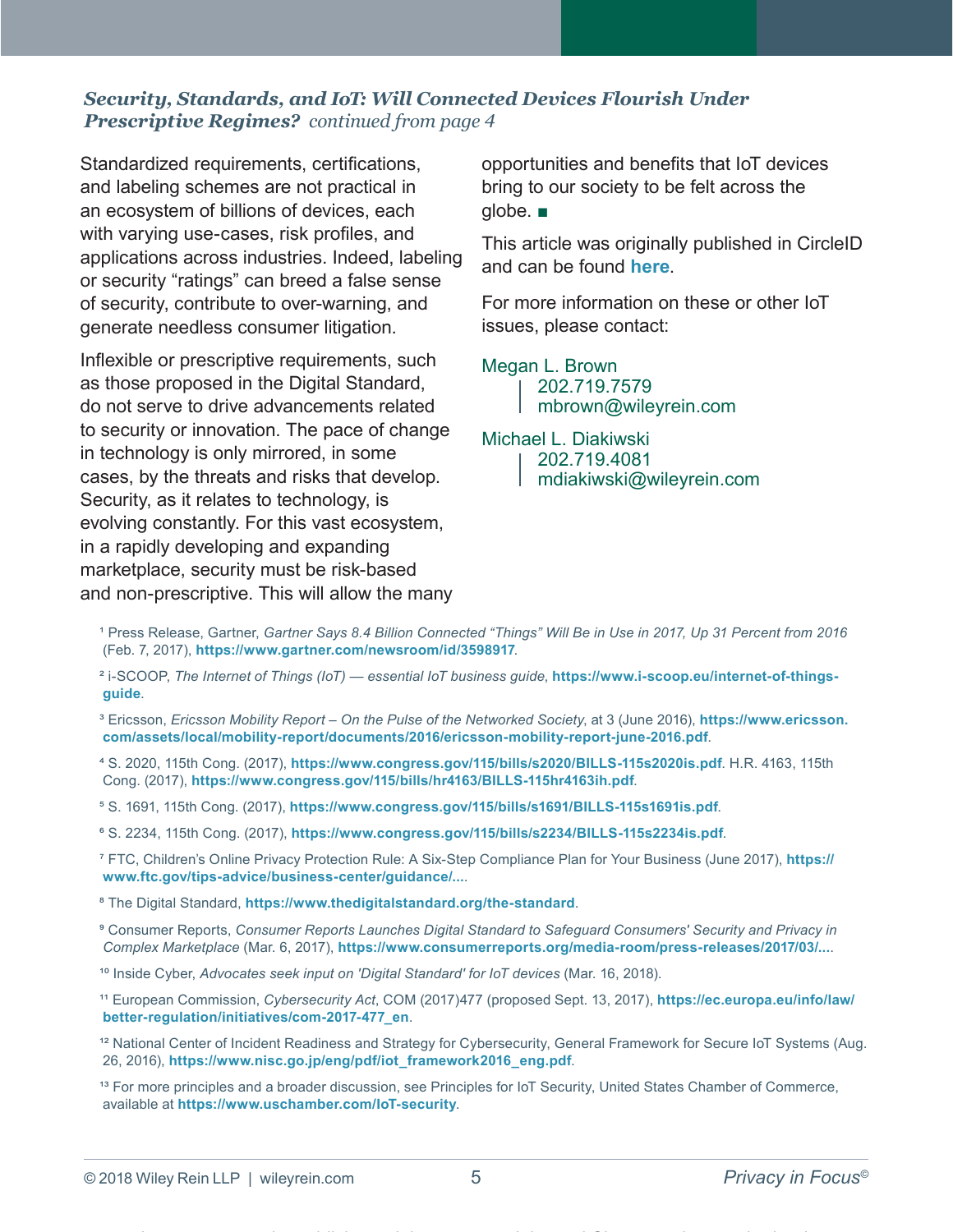#### <span id="page-5-0"></span>*CLOUD Act Passes in Omnibus Spending Bill, Impacting User Data Stored Overseas continued from page 2*

"A provider of electronic communication service or remote computing service shall comply with the obligations of this chapter to *preserve, backup, or disclose the contents of a wire or electronic communication* and any record or other information pertaining to a customer or subscriber within such provider's *possession, custody, or control*, regardless of whether such communication, record, or other information is located within or outside of the United States." (Emphasis added.)

The Act also gives providers the right to apply for a motion to quash or modify legal process if the provider reasonably believes the subscriber is not a U.S. person and that the required disclosure would create a material risk that the provider would violate the laws of a qualifying foreign government. It also requires a court to conduct a comity analysis in the event of a motion to quash.

#### **Modified Procedures for Handling Foreign Law Enforcement Requests**

Congress recognized that communicationsservice providers sometimes face conflicting legal obligations when a foreign government orders production of electronic data that United States law may prohibit providers from disclosing. To address these conflicts, the CLOUD Act creates a mechanism whereby Congress, working with the U.S. Departments of Justice and State, can enter into an "Executive Agreement" with approved foreign governments. Under the Act, communications service providers are permitted to respond to certain requests from foreign governments that are covered by an Executive Agreement.

Executive Agreements will only be approved "if the Attorney General, with the concurrence of the Secretary of State," determines that:

- The country has "robust substantive and procedural protections for privacy and civil liberties in light of the data collection and activities of the foreign government that will be subject to the agreement" (to be determined by reference to a comprehensive list of human rights and rule of law standards);
- The foreign government has adopted minimization procedures regarding information concerning U.S. persons; and
- The agreement has protections to prevent the foreign government from targeting or collecting information about U.S. persons or persons located in the U.S., and to prevent the U.S. government from requesting the foreign government to use the agreement as a runaround on current restrictions on data collection.

Orders issued under the agreements must relate only to serious crimes and meet a number of other requirements. For example, Orders must provide a "reasonable justification based on articulable and credible facts, particularity, legality, and severity regarding the conduct under investigation"; be "subject to review or oversight by a court, judge, magistrate or other independent authority"; and cannot be used "to infringe freedom of speech," among other limitations.

#### **United States v. Microsoft Corp.**

The Act clarifies issues that have led to years of litigation, most notably the recent dispute between U.S. law enforcement and Microsoft. In October 2017, the Supreme Court of the United States granted certiorari in *United States v. Microsoft Corp.* to address whether an email service provider must comply with a warrant supported by probable cause under the SCA when the email records are

*[continued on page](#page-6-0) 7*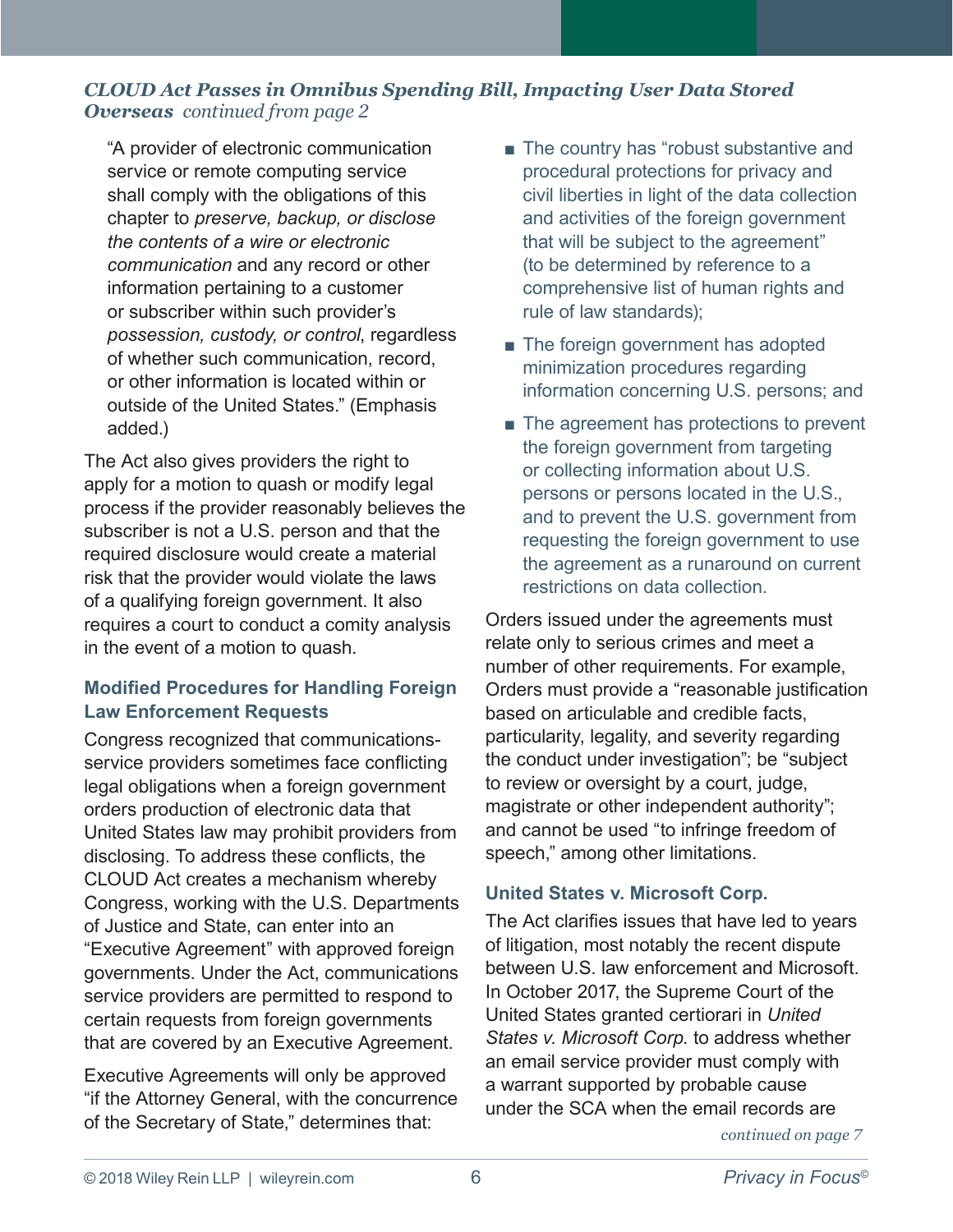#### <span id="page-6-0"></span>*CLOUD Act Passes in Omnibus Spending Bill, Impacting User Data Stored Overseas continued from page 6*

stored outside of the United States. The SCA authorizes the government to obtain email records when it has a warrant supported by probable cause to believe a crime is being committed.

In *Microsoft*, a federal judge issued a warrant, which was served on Microsoft at its headquarters in Redmond, Washington. The warrant required Microsoft to disclose information about an email account that the government believed was being used for drug trafficking. Microsoft refused to comply, arguing that the SCA did not apply because the emails were stored in Ireland. The trial court disagreed with Microsoft, but the U.S. Court of Appeals for the Second Circuit reversed and refused to enforce the warrant because of what it found to be an extraterritorial effect. The Supreme Court heard argument in February, and the case is now pending.

Passage of the CLOUD Act is likely to moot the case, and Microsoft supports the Act. The Court took up the case to determine whether the SCA was intended to cover data controlled by U.S. companies but held overseas. The CLOUD Act amends the SCA to require production of user data overseas, likely resolving that question. ■

For more information, please contact:

[Megan L. Brown](https://www.wileyrein.com/professionals-MeganBrown.html) 202.719.7579 mbrown[@wileyrein.com](mailto:mbrown%40wileyrein.com?subject=)

[Matthew J. Gardner](https://www.wileyrein.com/professionals-MattGardner.html) 202.719.4108 mgardne[r@wileyrein.com](mailto:mgardner%40wileyrein.com?subject=)

#### [Shawn M. Donovan](https://www.wileyrein.com/professionals-ShawnDonovan.html)

202.719.7293

sdonova[n@wileyrein.com](mailto:sdonovan%40wileyrein.com?subject=)

## **HHS Office for Civil Rights Director Roger Severino Leads Discussion on Health Care Regulation and Cybersecurity**

On March 28, Wiley Rein hosted a roundtable, "Outlook on Cyber: Health Care Regulation and Cybersecurity," featuring Roger Severino, Director of the U.S. Department of Health & Human Services (HHS) Office for Civil Rights (OCR), along with Timothy Noonan, Acting Deputy Director for Health Privacy at OCR, and Kathryn Marchesini, Chief Privacy Officer at the Office of the National Coordinator for Health Information Technology.

The discussion was moderated by [Megan](https://www.wileyrein.com/professionals-MeganBrown.html) [Brown](https://www.wileyrein.com/professionals-MeganBrown.html), a partner in Wiley Rein's **[Telecom,](https://www.wileyrein.com/practices-TelecomMediaTechnology.html)  [Media & Technology](https://www.wileyrein.com/practices-TelecomMediaTechnology.html)** and **[Privacy &](https://www.wileyrein.com/practices-privacy-cybersecurity.html)  [Cybersecurity](https://www.wileyrein.com/practices-privacy-cybersecurity.html)** practices. It was designed

to encourage government officials and health care professionals to share ideas and collaborate on cybersecurity and privacy challenges. The government guests highlighted future regulatory action and public engagement.

During the event, panelists touched on a variety of topics, including the types of enforcement cases OCR is most likely to pursue; interoperability challenges; initiatives to remove the government as a barrier between physicians and patients; efforts to clarify and reform the Health Insurance

*[continued on page](#page-7-0) 8*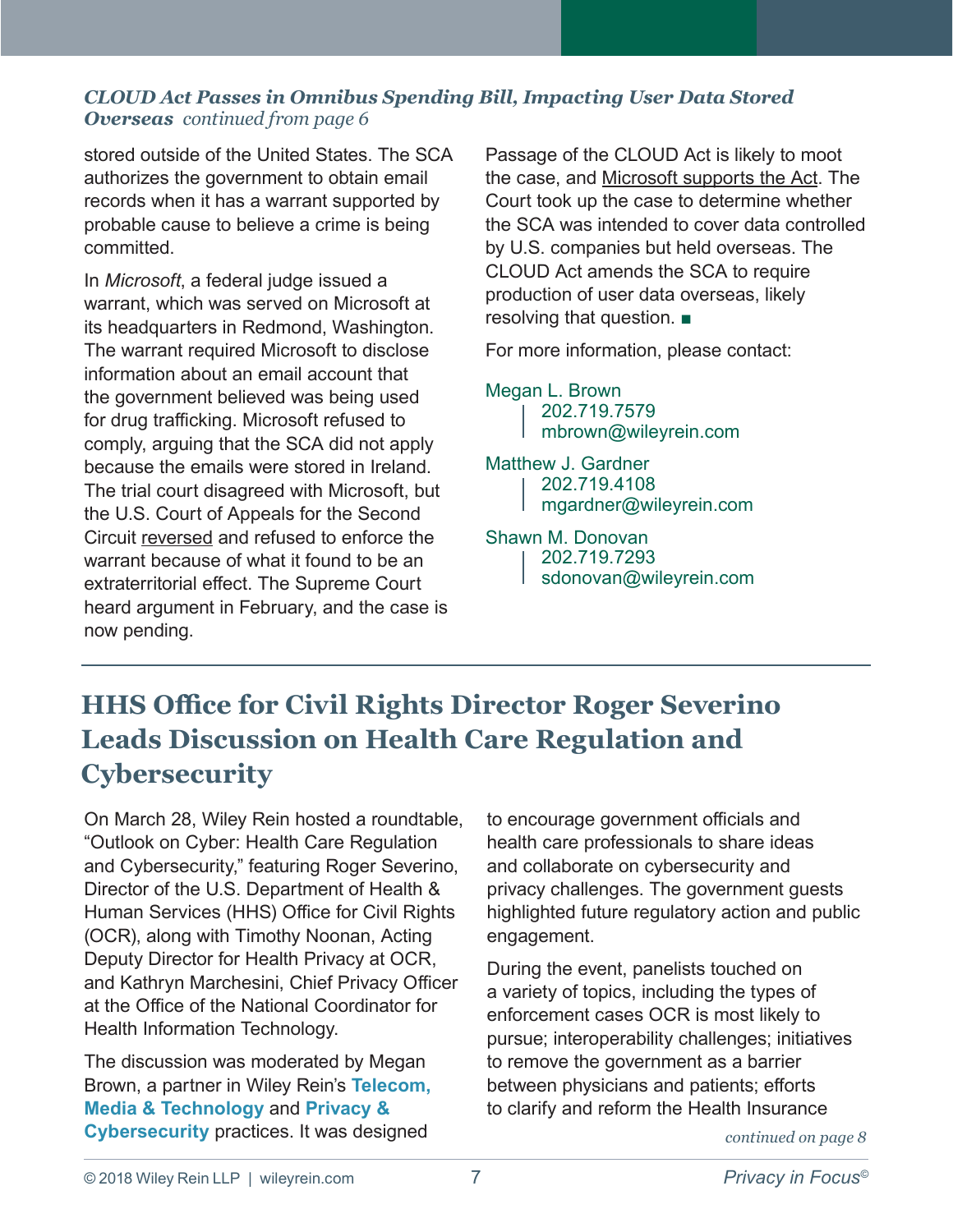#### <span id="page-7-0"></span>*HHS Office for Civil Rights Director Roger Severino Leads Discussion on Health Care Regulation and Cybersecurity continued from page 7*

Portability and Accountability Act (HIPAA) in light of the opioid crisis and recent school violence; use of open application program interfaces for app developers; and potential compensation for victims of data breaches. Participants touched on the importance of remembering that companies suffering a data breach are themselves victims of crimes, as the FBI Director recently noted. Given the cyber challenges facing the private sector, partnership and collaboration are vital.

To keep up-to-date with the latest cybersecurity tips and threats, the panelists recommended subscribing to the **[OCR](https://www.hhs.gov/hipaa/for-professionals/list-serve/index.html)  [Cyber Newsletter](https://www.hhs.gov/hipaa/for-professionals/list-serve/index.html)**, and advised attendees to consult the Cyber-Attack Quick Response **[infographic](https://www.hhs.gov/sites/default/files/cyber-attack-quick-response-infographic.gif)** for a succinct overview of responding to and reporting cyber-related security incidents. The National Institute of Standards and Technology (NIST) has resources available as well. Additionally, the

panelists encouraged application developers to visit OCR's health app developer **[portal](https://hipaaqsportal.hhs.gov/)**, which allows developers to engage with OCR on privacy and security issues in mHealth design and development.

Wiley Rein's multidisciplinary privacy and cybersecurity practice addresses a wide range of sectors and areas, including telecommunications, technology innovators, government contractors, mobile health (mHealth) applications, and health data security. ■

For more information on these issues, please contact:

#### [Megan L. Brown](https://www.wileyrein.com/professionals-MeganBrown.html)

- 202.719.7579
- mbrown[@wileyrein.com](mailto:jlin%40wileyrein.com?subject=)

#### [Kirk J. Nahra](https://www.wileyrein.com/professionals-KirkNahra.html)

- 202.719.7335
	- knahr[a@wileyrein.com](mailto:knahra%40wileyrein.com?subject=)

## **Events & Speeches**

*[Lawyering in Tech | A](https://comms.wileyrein.com/9/1970/april-2018/you-re-invited--lawyering-in-tech---a-discussion-with-women-general-counsels.asp)  [Discussion with Women General](https://comms.wileyrein.com/9/1970/april-2018/you-re-invited--lawyering-in-tech---a-discussion-with-women-general-counsels.asp)  [Counsels](https://comms.wileyrein.com/9/1970/april-2018/you-re-invited--lawyering-in-tech---a-discussion-with-women-general-counsels.asp)* **[Megan L. Brown](https://www.wileyrein.com/professionals-MeganBrown.html), Moderator** *Women's High-Tech Coalition & Wiley Rein*

**April 17, 2018 | San Francisco, CA**

#### *[Wiley Rein Reception with](https://comms.wileyrein.com/9/1934/april-2018/you-re-invited--cocktails-with-wiley-rein-llp-and-hackerone.asp)  [HackerOne](https://comms.wileyrein.com/9/1934/april-2018/you-re-invited--cocktails-with-wiley-rein-llp-and-hackerone.asp)*

*[RSA Conference](https://www.rsaconference.com/)* **April 18, 2018 | San Francisco, CA**

*[Cyber Defense of American](https://www.rsaconference.com/events/us18)  [Companies: Can "Operational"](https://www.rsaconference.com/events/us18)  [Partnerships Work?](https://www.rsaconference.com/events/us18)*  **[Megan L. Brown](https://www.wileyrein.com/professionals-MeganBrown.html), Speaker** *RSA Conference* **April 18, 2018 | San Francisco, CA**

*["The Exchange" Data Privacy](https://www.todaysgeneralcounsel.com/institute/cyber-boston/)  [and Cybersecurity Forum](https://www.todaysgeneralcounsel.com/institute/cyber-boston/)* **[Matthew J. Gardner](https://www.wileyrein.com/professionals-MattGardner.html), Co-Chair** *Today's General Counsel Institute* **April 24, 2018 | Boston, MA**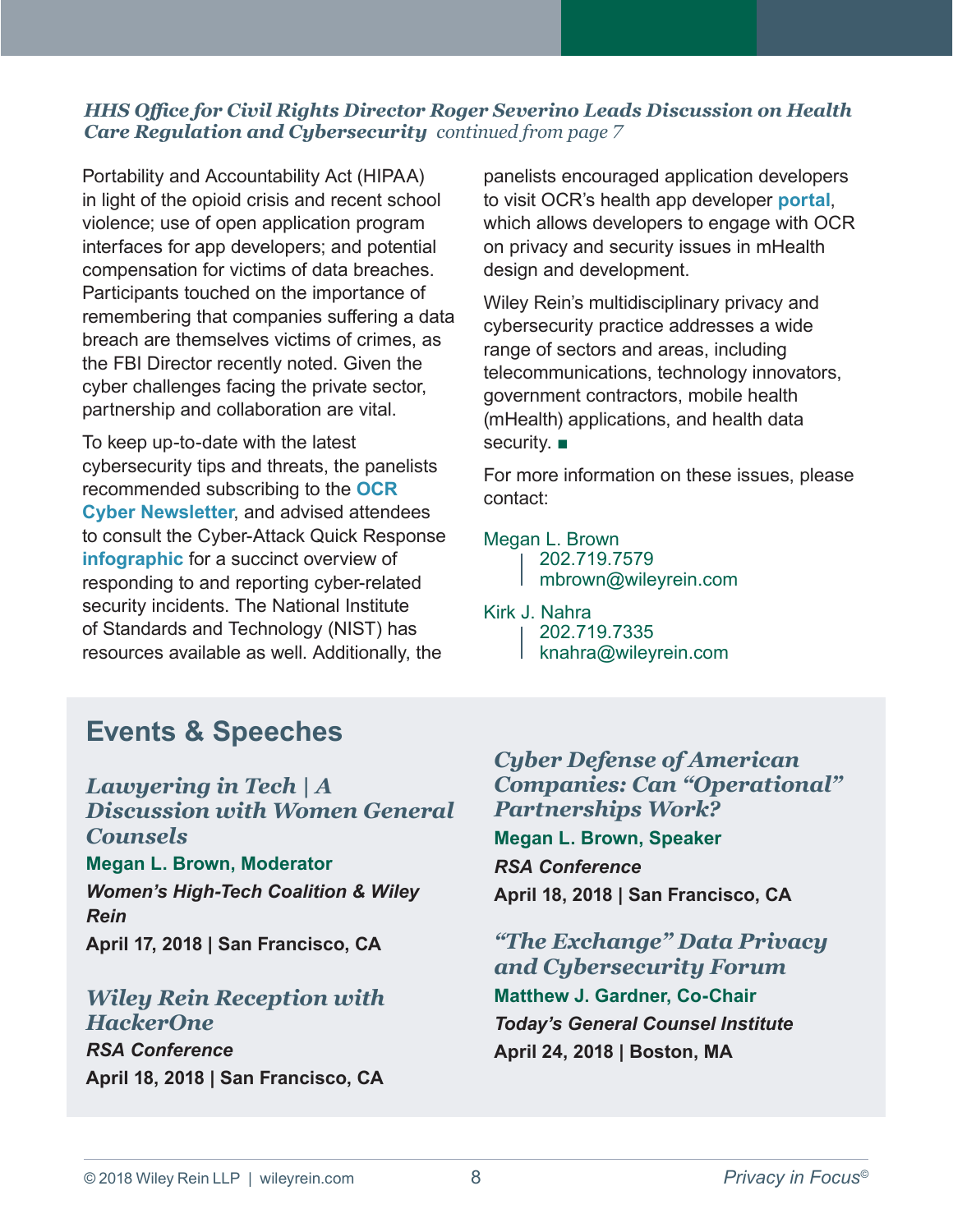## **Events & Speeches (cont'd)**

*[Identifying, Understanding](https://litigationconferences.com/critical-infrastructure-april-25-2018-new-york/)  [and Limiting Your Legal](https://litigationconferences.com/critical-infrastructure-april-25-2018-new-york/)  [Vulnerabilities](https://litigationconferences.com/critical-infrastructure-april-25-2018-new-york/)* **[Edward R. Brown](https://www.wileyrein.com/professionals-TedBrown.html), Speaker** *Cyber Sector Risk Critical Infrastructure* **April 25, 2018 | New York, NY** 

*[The Urgency of Cyber Threats](https://litigationconferences.com/critical-infrastructure-april-25-2018-new-york/)  [to U.S. & Global Critical](https://litigationconferences.com/critical-infrastructure-april-25-2018-new-york/)  [Infrastructures](https://litigationconferences.com/critical-infrastructure-april-25-2018-new-york/)* **[Megan L. Brown](https://www.wileyrein.com/professionals-MeganBrown.html), Speaker** *Cyber Sector Risk Critical Infrastructure* **April 25, 2018 | New York, NY**

*[Privacy and Security](http://s19.a2zinc.net/clients/BCBSA/BNS18/Public/Enter.aspx)  [Enforcement Highlights](http://s19.a2zinc.net/clients/BCBSA/BNS18/Public/Enter.aspx)* **[Kirk J. Nahra](https://www.wileyrein.com/professionals-KirkNahra.html), Speaker** *Blue Cross Blue Shield Association National Summit* **May 1-3, 2018 | Orlando, FL** 

*Top Ten Privacy and Security Developments for the Health Care Industry* **[Kirk J. Nahra](https://www.wileyrein.com/professionals-KirkNahra.html), Speaker** *BCBSA National Summit* **May 1-3, 2018 | Orlando, FL**

*[Managing Your Big Data](http://s19.a2zinc.net/clients/BCBSA/BNS18/Public/Enter.aspx)* **[Kirk J. Nahra](https://www.wileyrein.com/professionals-KirkNahra.html), Speaker** *BCBSA National Summit* **May 3, 2018 | Orlando, FL**

*[Securing the Insecure:](https://www.americanbar.org/content/dam/aba/events/cle/2018/spring/ce1805iot_agenda.authcheckdam.pdf) [Cybersecurity in a Connected](https://www.americanbar.org/content/dam/aba/events/cle/2018/spring/ce1805iot_agenda.authcheckdam.pdf) [World](https://www.americanbar.org/content/dam/aba/events/cle/2018/spring/ce1805iot_agenda.authcheckdam.pdf)* **[Megan L. Brown](https://www.wileyrein.com/professionals-MeganBrown.html), Speaker** *Third Internet of Things (IoT) National Institute* **May 9, 2018 | Washington, DC**

*[Plenary Session 1: Success](http://events.asucollegeoflaw.com/gets/program/)  Stories in Internat[io](https://www.wcl.american.edu/events/aslme/)nal Coordination – IoT* **Megan L. Brown, Speaker** *6th Annual Conference on Governance of Emerging Technologies and Science: Law, Policy and Ethics* **May 16, 2018 | Washington, DC**

#### *[Ready or Not, GDPR is Here.](https://www.bna.com/leadership-forum/)* **Kirk**

**J. Nahra, Speaker** *Bloomberg Law Leadership Forum* **May 23, 2018 | New York, NY** 

#### *[Privacy B](https://www.wileyrein.com/professionals-KirkNahra.html)[ootcamp](https://iapp.org/conference/privacy-security-risk/)*

**Kirk J. Nahra, Speaker** *IAPP Privacy. Security. Risk. 2018* **October 17, 2018 | Austin, TX** 

*[I'm a Lawyer: How Can I Advise](https://iapp.org/conference/privacy-security-risk/)  on [Data Security Issues?](https://www.wileyrein.com/professionals-KirkNahra.html)*  **Kirk J. Nahra, Moderator** *IAPP Privacy. Security. Risk. 2018*  **October 18-19, 2018 | Austin, TX**

To update your contact information or to cancel your subscription to this newsletter, visit: **[www.wileyrein.com/](http://www.wileyrein.com/newsroom-signup.html)newsroo[m](http://www.wileyrein.com/newsroom-signup.html)[signup.html](http://www.wileyrein.com/newsroom-signup.html)**.

This is a publication of Wiley Rein LLP, intended to provide general news about recent legal developments and should not be construed as providing legal advice or legal opinions. You should consult an attorney for any specific legal questions.

Some of the content in this publication may be considered attorney advertising under applicable state laws. Prior results do not guarantee a similar outcome.